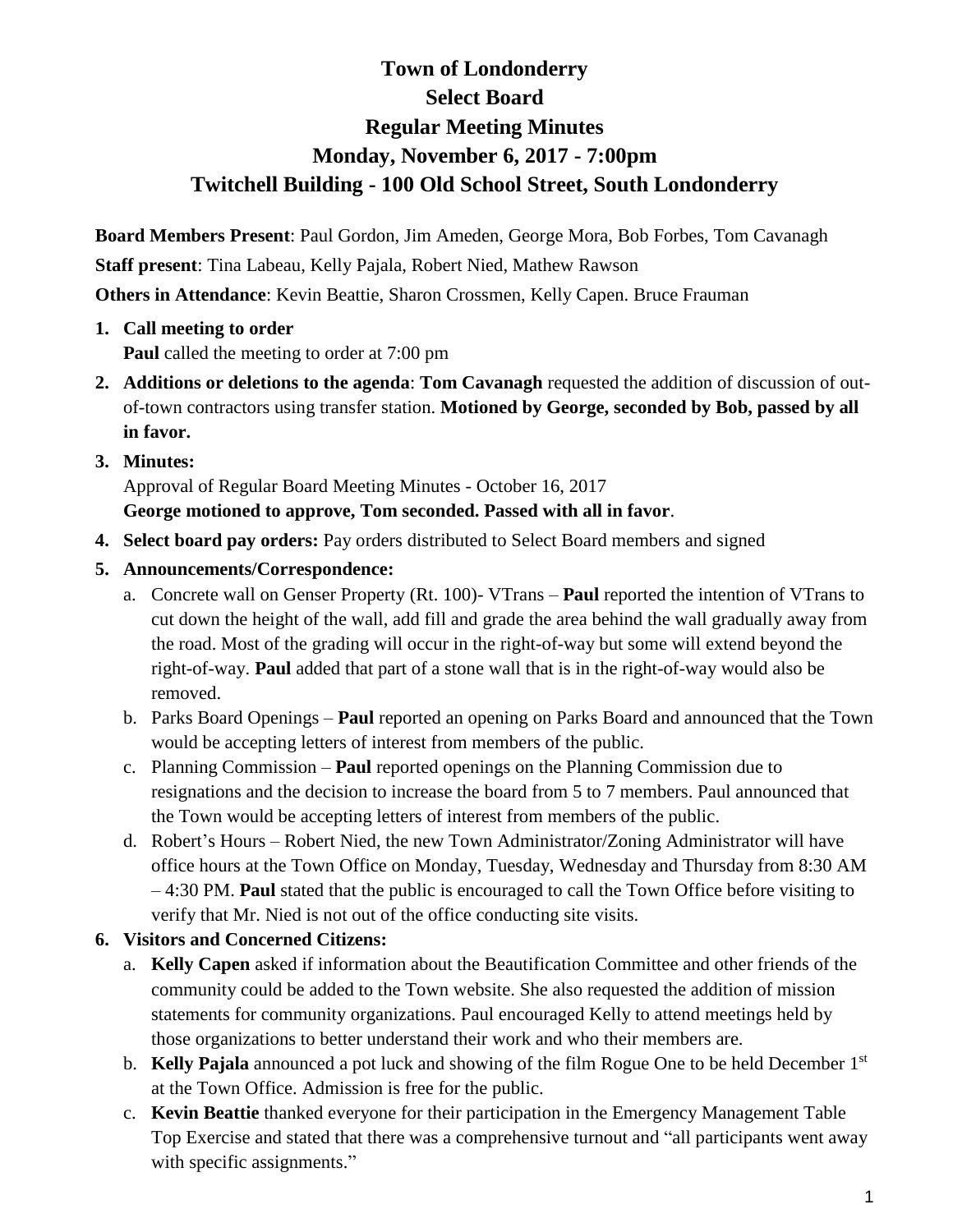**Paul** thanked Kevin, the CRO and the State representatives for a wonderful event and stated that is was a "great, productive morning." **Bruce Frauman** stated that the State will write up a summary of the Table Top Exercise and issue a press release. Bruce added that the State may schedule an additional event to encourage the participation of additional community organizations.

d. **Kelly Capen** thanks the Town crews for their great work cleaning up after the recent storm.

## **7. Town Officials Business**

Mill Restaurant Liquor License – Paul announced that the Town has received a renewal application and a check from the restaurant. **Tom motioned to approve, seconded by Bob to accept the application. Seconded by Bob, Passed with all in favor.**

# **8. Transfer Station**

- a. Sanding Contract Revision **Paul** reported that in response to questions and concerns from Hart's All Season minor changes in the contract language were made dealing with payment frequency and contract termination. **Jim** asked why the contract did not include plowing to the tire pile. **Paul** indicated that the tires will be placed near a plowed area until the spring. Jim asked if the changes made to the language required that the contract be put out for additional bids. **Paul** indicated that the changes were not significant. **George moved to accept the contract changes, seconded by Bob, passed with all in favor.**
- b. Veterans' Day November 11. 2017 **Paul** announced that because the holiday falls on Saturday, part time workers Matt and Sam had agreed to work on Saturday so that the station can remain open while the regular Saturday workers can have the holiday off. **Jim** stated that Veterans' Day is an important holiday and the transfer station should close. **Bob** agreed, saying that "lots of things are closed" on Veterans' Day. **Paul** stated there was no disrespect intended only an attempt to accommodate the transfer station staff without inconveniencing the public. **Jim motioned to close the transfer station on Veterans Day, seconded by George, passed by all in favor.**
- c. Discussion of conditions for allowing out of town contractors to use the transfer station. **Paul** stated that they should have the appropriate contractor sticker and use construction punch cards. **Jim** stated that they should provide the name and address of the local resident they are working for.

### **9. Road and Bridges**

**Mathew** reported that 654.5 gallons of fuel was used and no sand or salt thus far. **Mathew** requested that the crew be issued several hand-held radios to maintain communication while out of the trucks. **Kevin** stated that he thought hand held radios were available. **Mathew** stated that the available hand held radios were not working. **Jim** stated that he will get cost numbers for new radios.

### **10. Old Business**

Sand/salt Shed Update – **Paul** reported that the contractor will be placing the forms tomorrow and pouring concrete ASAP. Bob stated that he is staying in communication with the engineers. A discussion of using plywood to prevent salt from pushing out the exterior walls. Additional discussion of access road improvements. **Jim** and **Mathew** clarified that there was work that could be done by the Town crew and other work that would need to be done by contractors. **Paul** stated that he would like to discuss drafting an RFP for access road work after the meeting. **Paul** also reported that he had reached out to State about borrowing/buying salt in an emergency.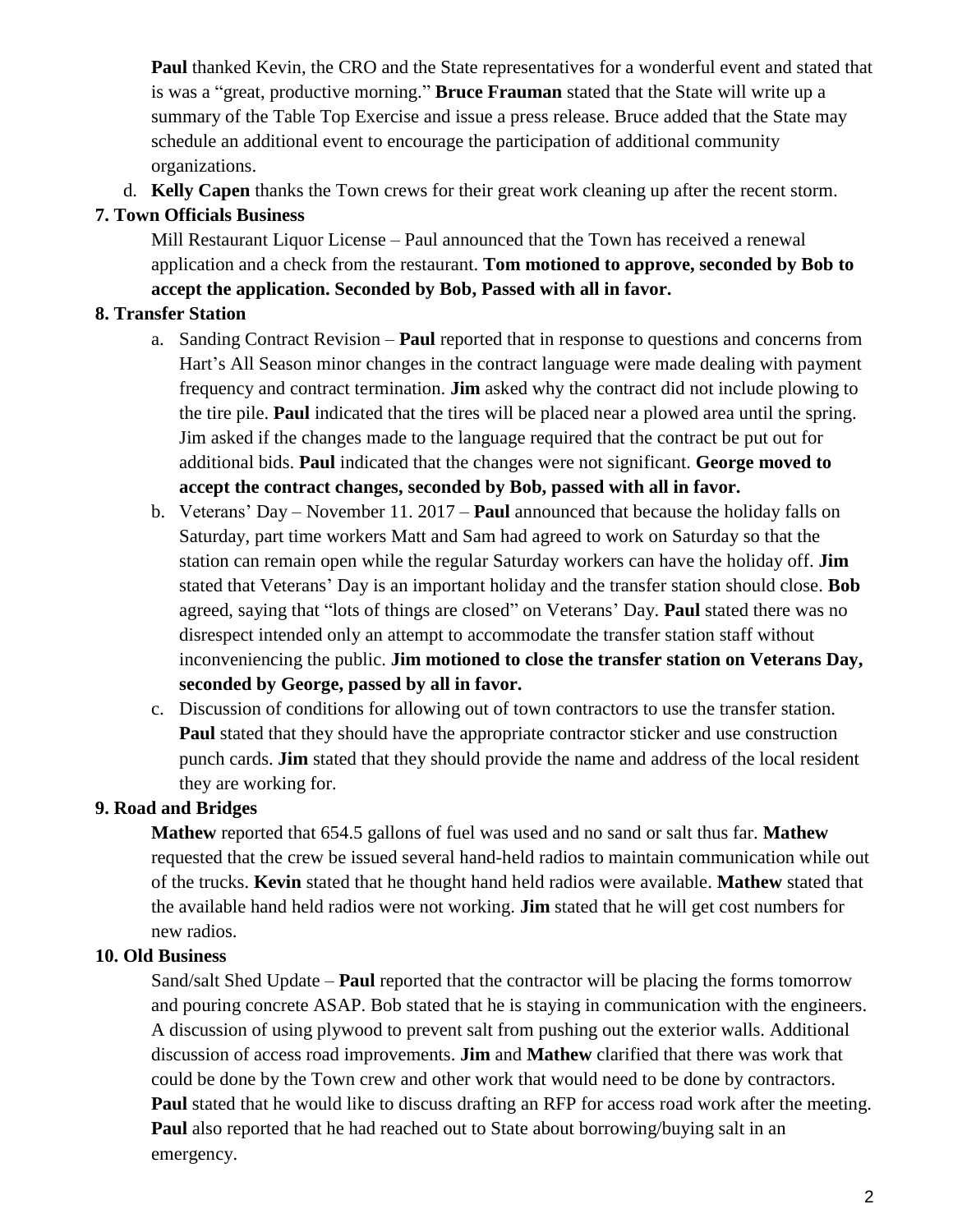#### **11. New Business**

- a. Wall Painting- **Paul** reported that the case involving the Town and Ed Brown had been diverted by the State's Attorney to an alternative justice program run by the Brattleboro Community Justice Center and a meeting would be set up to find a resolution to the issue with Mr. Brown. **Paul** further stated that the meeting would be held in Londonderry to avoid further inconvenience to the Town. **Robert** stated that if Mr. Brown participated in the program the State would not pursue charges against him and he would not face potential fine or jail time. **Robert** further stated that if Mr. Brown refused to participate he may face criminal charges and potential fines and/or jail time. Sharon asked if the town was going to participate in a discussion with Mr. Brown. **Paul** stated that the Town would participate. **Paul** also stated that he would like to consider minor repairs of the wall before any restoration work on the mural would be undertaken. **Sharon Crossmen** stated that she was in contact with the Regional Manager on other issues and would discuss the condition of the wall with him.
- b. Traffic Safety Committee **Paul** distributed a document drafted by George proposing the formation of a Traffic Safety Committee to discuss possible solutions for signage and traffic calming on Town roads. **George** proposed establishing a 5-person committee (with George serving in an advisor capacity) with a November 30, 2017 dead line for submitting letters of interest by interested residents, a December 4, 2017 deadline for the selection of committee members and an April 1, 2018 deadline for the committee to submit recommendations to the Select Board. **Bob motioned to approve the committee, seconded by Tom, approved by all in favor. Kelly Capen** asked if anyone had looked into previous studies. **Jim** stated that the issue of speeding had been looked at in the past and no real problem was identified. **Paul**  stated that the committee would look at all previous studies. **Paul** also stated that in the past the Town had no enforcement mechanism but now there is some enforcement capability. He also stated that the committee will look at other signage issues not related to speed. **George**  stated that forming the committee demonstrates the Select Board's willingness to look carefully at an important issue.
- c. Vault Shelving **Kelly Pajala** made a detailed presentation about the need for additional storage capacity in the vault located in the Clerk's Office and distributed an estimate of costs for expanding the storage capacity by removing two safes, reconfiguring some existing storage and adding movable shelving units. **Kelly Pajala** indicated that the cost of the new shelving was estimated to be \$27,625 which did not include the cost of moving the two safes. **Paul** indicated that the costs were significant and would have to be included in the budget process. **Bob** stated that any related/additional costs should also be included in the budget process.
- d. Health Insurance Committee formation **Paul** suggested the need for the creation of committee to study ways of addressing the rising cost of providing healthcare, indicating that costs have risen this year by 9% and paying ever rising costs was not sustainable. **Paul** indicated that there may be a need to explore employee cost sharing and that other options would be part of the committee's work. Discussion of who should be included on the committee. **George motioned to approve the committee, seconded by Jim, approved by all in favor.**